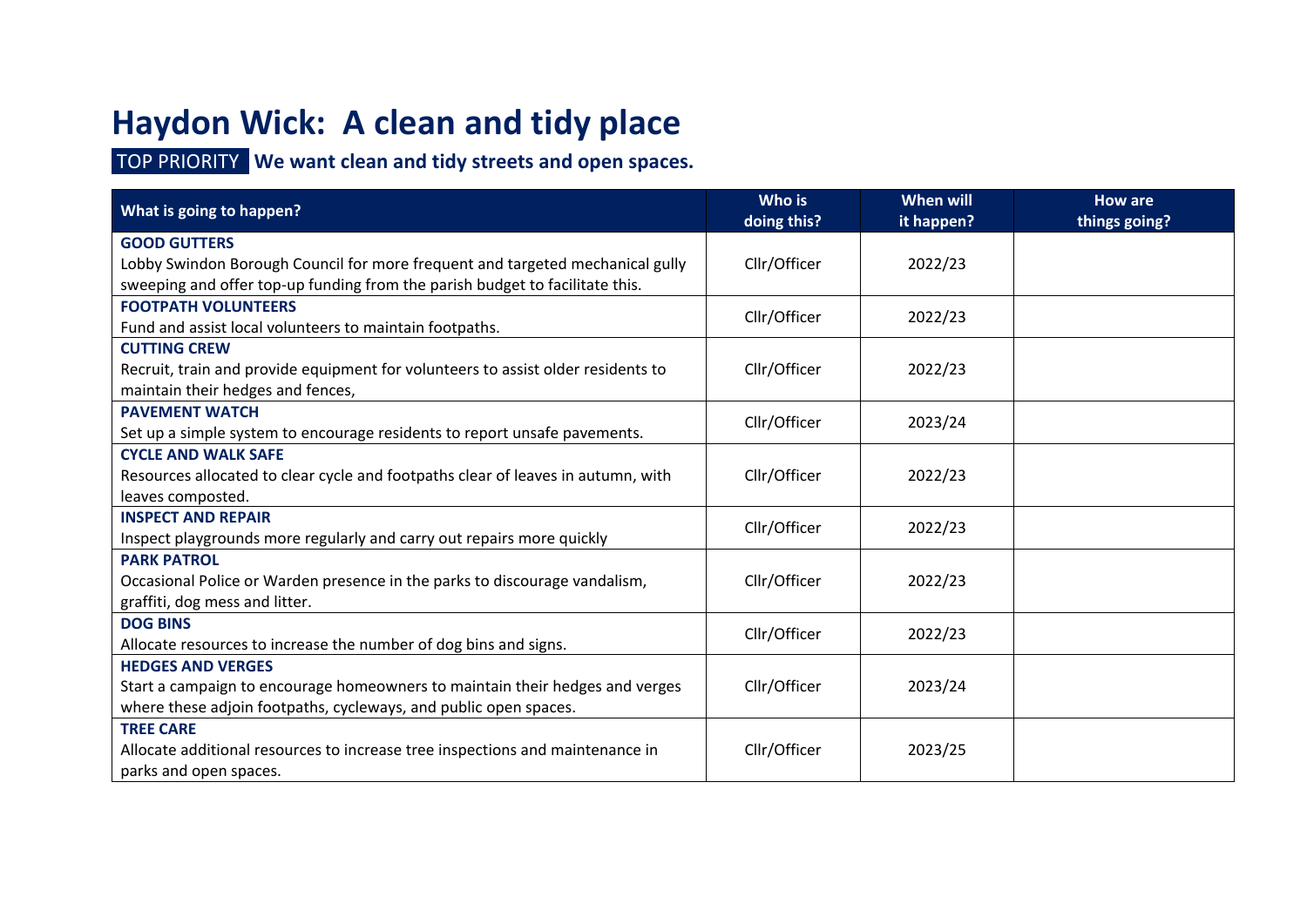# **Haydon Wick: A kind and caring place**

### TOP PRIORITY **We want to live in a kind and caring place.**

| What is going to happen?                                                             | Who is<br>doing this? | <b>When will</b><br>it happen? | <b>How are</b><br>things going? |
|--------------------------------------------------------------------------------------|-----------------------|--------------------------------|---------------------------------|
| YOUTH OUTREACH                                                                       |                       |                                |                                 |
| Fund and additional youth worker or extended youth work hours to target              | Cllr/Officer          | 2023/24                        |                                 |
| teenagers.                                                                           |                       |                                |                                 |
| <b>PLAY4ALL</b>                                                                      | Cllr/Officer          | 2022/25                        |                                 |
| Accessible play activities and equipment for kids of all abilities.                  |                       |                                |                                 |
| <b>DEMENTIA FRIENDS</b>                                                              |                       |                                |                                 |
| Launch a campaign to recruit and train more Dementia Friends in Haydon Wick,         | Cllr/Officer          | 2022/23                        |                                 |
| including local businesses.                                                          |                       |                                |                                 |
| <b>CARE ABOUT COST</b>                                                               |                       |                                |                                 |
| In hard times, be more mindful of the impact of council tax rises and seek external  | Cllr/Officer          | 2023/24                        |                                 |
| funding to support community priorities.                                             |                       |                                |                                 |
| <b>LISTEN UP</b>                                                                     | Cllr/Officer          | 2022/23                        |                                 |
| Open up more two-way dialogue with residents, listen and respond.                    |                       |                                |                                 |
| <b>SENIOR SERVICE</b>                                                                | Cllr/Officer          | 2022/23                        |                                 |
| Create a directory of indoor and outdoor activities for older people.                |                       |                                |                                 |
| <b>VOLUNTEER SUPPORT NETWORK</b>                                                     |                       |                                |                                 |
| Recruit volunteers to provide support for the more isolated, frail, and vulnerable   | Cllr/Officer          | 2023/24                        |                                 |
| members of the local community.                                                      |                       |                                |                                 |
| <b>FOCUS ON HEALTH</b>                                                               |                       |                                |                                 |
| Promote local health clubs, fitness classes and allocate funds to plug gaps in       | Cllr/Officer          | 2023/24                        |                                 |
| provision.                                                                           |                       |                                |                                 |
| YOUTH CHOICE                                                                         |                       |                                |                                 |
| Set aside a cash pot and invite youth groups to pitch their project ideas - Dragon's | Cllr/Officer          | 22023/25                       |                                 |
| Den style.                                                                           |                       |                                |                                 |
| <b>WHEEL FRIENDLY</b>                                                                |                       |                                |                                 |
| Engage users of wheelchairs and powered scooters to highlight access issues in the   | Cllr/Officer          | 2022/23                        |                                 |
| Town.                                                                                |                       |                                |                                 |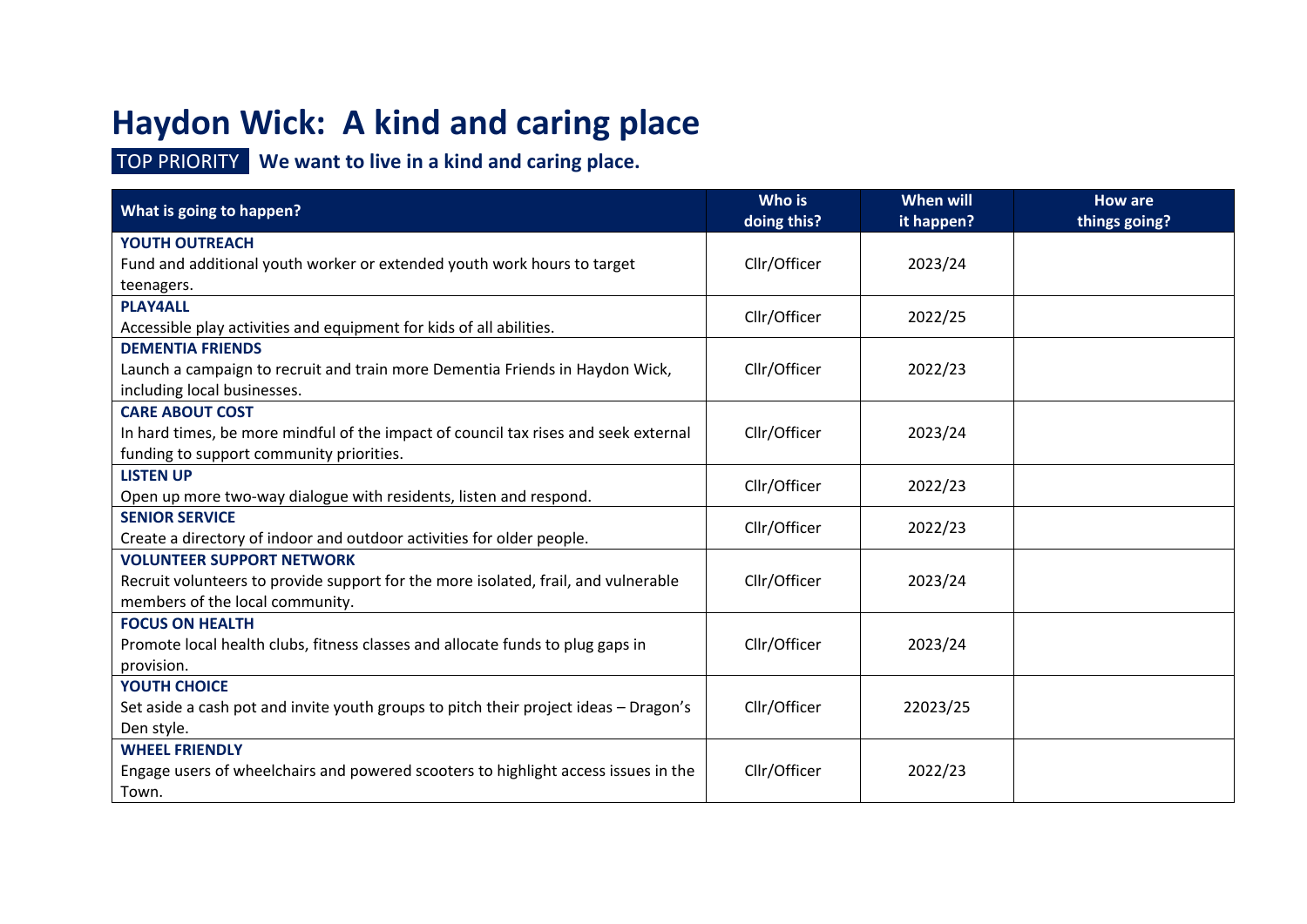# **Haydon Wick: A green and sustainable place**

TOP PRIORITY **We want to live in a green and sustainable place.**

| What is going to happen?                                                          | Who is<br>doing this? | <b>When will</b><br>it happen? | <b>How are</b><br>things going? |
|-----------------------------------------------------------------------------------|-----------------------|--------------------------------|---------------------------------|
| <b>CYCLE4LIFE</b>                                                                 | Cllr/Officer          | 2023/25                        |                                 |
| Promote safe cycle routes and promote/fund cycle training for local children.     |                       |                                |                                 |
| <b>ENERGISE</b>                                                                   |                       |                                |                                 |
| Examine the feasibility of starting a micro energy generation scheme working with | Cllr/Officer          | 2022/25                        |                                 |
| Wiltshire Wildlife Trust.                                                         |                       |                                |                                 |
| <b>WILDWICK</b>                                                                   |                       |                                |                                 |
| A volunteer-led programme to encourage wildlife by creating new habitats such as  | Cllr/Officer          | 2022/23                        |                                 |
| hedgerows meadows and ponds and providing nest/bat/hedgehog/bug boxes.            |                       |                                |                                 |
| <b>CLIMATE ACTION</b>                                                             | Cllr/Officer          | 2023/25                        |                                 |
| Initiate an action plan to tackle the climate emergency.                          |                       |                                |                                 |
| <b>PANTRY PROJECT</b>                                                             |                       |                                |                                 |
| Work with local supermarkets to reuse time limited foods to help those on low     | Cllr/Officer          | 2022/23                        |                                 |
| incomes.                                                                          |                       |                                |                                 |
| <b>PLANET PLANNING</b>                                                            |                       |                                |                                 |
| Develop a planning checklist to ensure all new development in the Town is carbon  | Cllr/Officer          | 2022/23                        |                                 |
| neutral.                                                                          |                       |                                |                                 |
| <b>TREES4LIFE</b>                                                                 |                       |                                |                                 |
| Fund tree planting across the Town to help address global warming and capture     | Cllr/Officer          | 2023/24                        |                                 |
| carbon and engage volunteers in planting days.                                    |                       |                                |                                 |
| <b>NATURE BENCHES</b>                                                             | Cllr/Officer          | 2022/24                        |                                 |
| Provide new benches at sites where people can sit and enjoy nature.               |                       |                                |                                 |
| <b>CARBON ZERO</b>                                                                |                       |                                |                                 |
| Use the free online tools to map Haydon Wick's carbon footprint and launch        | Cllr/Officer          | 2022/24                        |                                 |
| community campaign to reduce carbon.                                              |                       |                                |                                 |
| <b>GREEN GYM</b>                                                                  |                       |                                |                                 |
| Outdoor exercise facilities, equipment, jogging trails, park runs, etc.           | Cllr/Officer          | 2022/25                        |                                 |